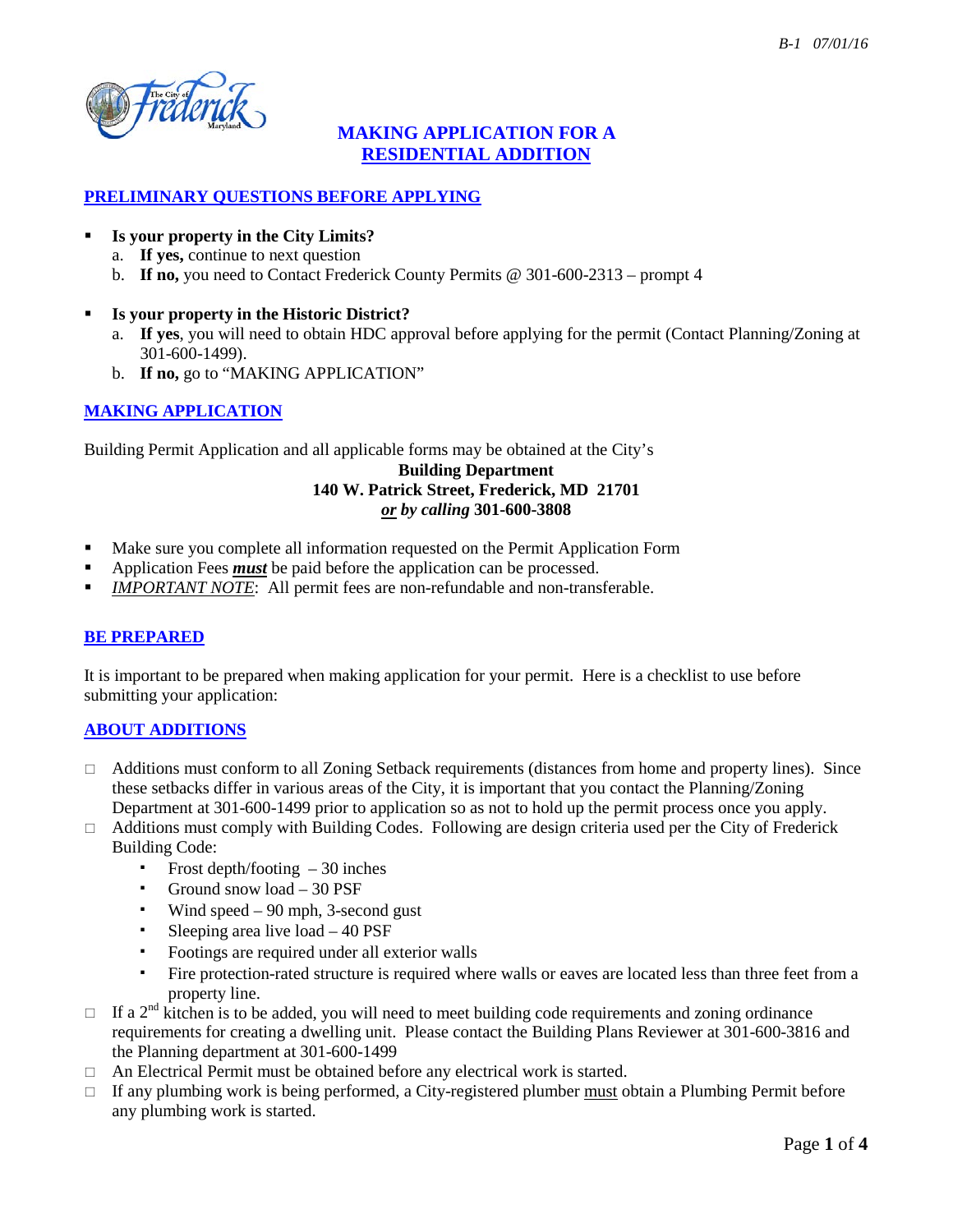## **PLANS REQUIRED**

- $\Box$  Your drawings are NOT required to be prepared by an architect or engineer IF they follow the structural requirements of the City of Frederick Building Code. For complex structural conditions, when story heights are taller than 10 feet, where windows or other openings are placed close to corners of the house, or where designs incorporate steel beams or engineered lumber, you will need to submit drawings which have been signed and sealed by an architect or engineer.
- $\Box$  Plans required include
	- Dimensioned floor plans showing uses of all new and altered rooms;
	- Locations and sizes of doors and windows
	- Floor and roof framing plans
	- Elevations of all sides of the addition with sizes and locations of braced wall panels, windows and doors shown
	- One or more wall sections with all materials, ceiling heights, structural connectors and attic height, access and ventilation shown
	- Details to show how the addition will be attached to the existing house
	- Where applicable, also include details of new stairs, plans for modifications proposed to the existing house, and calculations used to size lintels and beams.
- $\Box$  If the addition will be heated or cooled, submit an insulation schedule and window schedule to show how the addition will comply with the Maryland Energy Code. One way to show compliance is to submit a ResCheck compliance certificate which is available from the U.S. Department of Energy at <http://www.energycodes.gov/>
- $\Box$  Four (4) copies of a site plan showing location of the addition and the distances marked on plan from all the existing property lines
- $\Box$  Three (3) sets of construction plans with the List of Materials
- $\Box$  Three (3) copies of the Historic District (HPC) Approval letter with attachments, if applicable.

#### **WATER & SEWER ALLOCATION APPLICATION FORM**

 $\Box$  This form must be completed and submitted with the permit application regardless as to whether or not water will be an issue.

### **FEES\*:**

- □ \$0.20 per SF of finished space (in the addition) <u>and</u>
- $\Box$  \$0.10 per SF of unfinished space (in the addition) and
- $\Box$  \$0.13 per SF of floor area altered in the existing house
- **\$200.00 MINIMUM CHARGE**
- **Cash** or **Checks only** payable to "City of Frederick."

**Note:** Credit Cards can only be accepted if we are able to process your application while you are in our office. No on-line payments.

*\*Note:* Permit fees are due for the addition as well as for spaces which are being altered inside of the existing house. Fees are based on the gross floor area of addition and the gross floor area of altered spaces: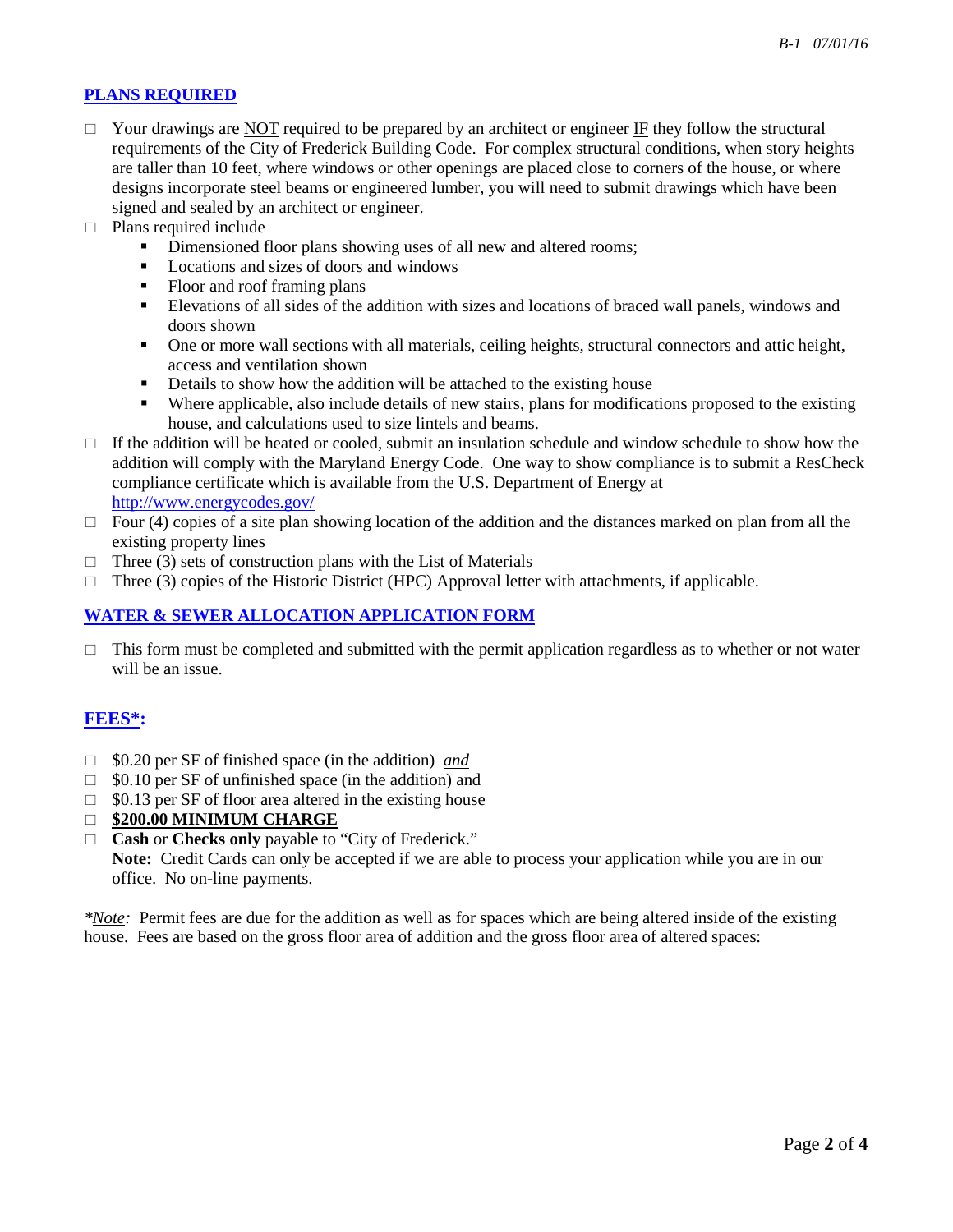## **APPLICATION PROCESSING**

After your permit application and fees are received, the following will happen:

1. Your Permit Application will be logged into the computer and assigned an "Application #" which will be printed on your receipt.

 *NOTE: Should you ever need to call about your application, it is important that you have this number readily available for more efficient response and tracking purposes.*

- 2. The Permits Coordinator will distribute the application w/plans to each appropriate department, as follows:
	- Building: The Building Plans Reviewer checks your building plans for compliance with all applicable building codes.
	- Planning/Zoning: The P/Z Administrator will review your submitted site plan to make sure that all applicable setback requirements are met. Additionally, should your project location be within the Historic District, they will confirm that the HDC has given their approval for construction of your project.
	- Engineering: The Engineering Department will review your site plan for easements and/or rights-of-way that may be affected with construction of your project.

### **PERMIT ISSUANCE**

- 1. Once approval from each of the above departments has been received, our Permits Coordinator will perform final processing and ISSUE THE PERMIT.
- 2. Your permit will be mailed to you along with a set of any approved plans submitted with the application unless other arrangements have been made for pickup. Additionally, a Yellow Placard will be included which identifies the Permit Number and location of work to be performed.
- 3. DISPLAY the Placard in a location visible from the street. The approved set of plans should be placed in a location that provides easy access by the inspector.

#### **INSPECTIONS REQUIRED** *(in order of occurrence)*

- 1. **Footing Inspection:** A footing inspection is required prior to concrete being poured.
- 2. **Electrical Grounding Inspection**: This may be required prior to concrete being placed in the footing (contact the Electrical Inspector at 301-600-3822 for additional information).
- 3. **Backfill or Slab Inspection**: This inspection may be required (Contact the Building Inspector at 301-600- 3819 for additional information).
- 4. **Electrical and Plumbing Close-In Inspections**: Electrical and Plumbing Close-in inspections are required after the work has been roughed-in and before insulation and drywall are installed.
- 5. **Building Close-In Inspection:** A Building close-in inspection is required after the Plumbing and Electrical Close-in inspections have passed AND BEFORE insulation and drywall are installed.
- 6. **Electrical and Plumbing Final Inspections**: Electrical and Plumbing Final inspections are required once the project is complete and prior to occupying the space.
- 7. **Building Final Inspection**: A Final Building inspection is required after both Electrical and Plumbing finals have passed and prior to occupancy of the space.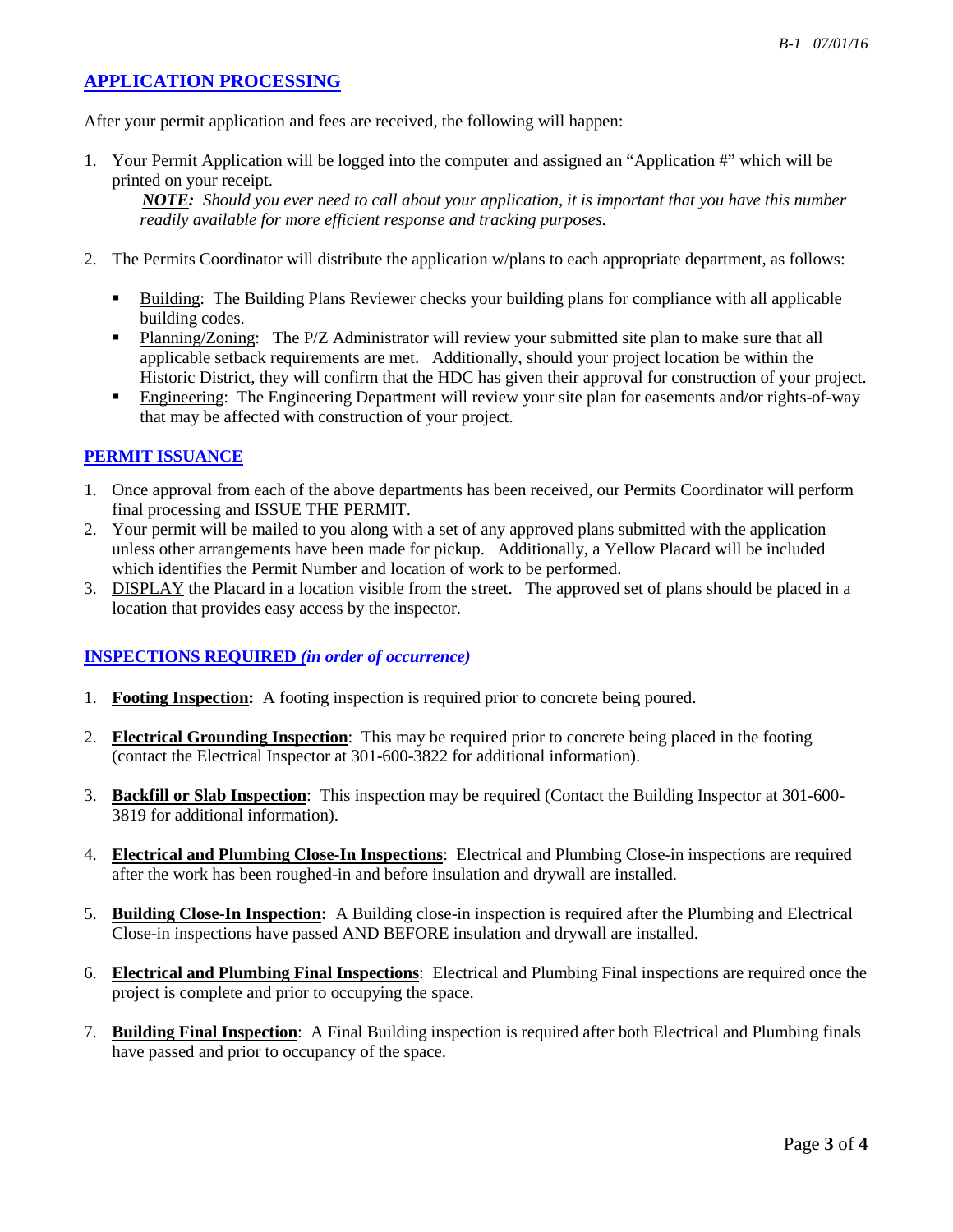## **IMPORTANT:**

**Please have your Permit # available when calling to schedule your inspection.**

**Call for Inspections**

*Inspections will be made the same day that you call. To schedule, please call between the hours of 7:00 – 9:00 a.m. (Monday thru Friday)*

> **Building Inspectors' Office 301-600-3819 or 3801**

**Electrical Inspectors' Office 301-600-3822 or 3823**

**Plumbing Inspectors' Office 301-600-3820 or 3821**

*PERMIT SHALL EXPIRE IF: The work described on the permit has not been substantially begun within six (6) months of the date of issuance or the work has been abandoned for a period exceeding six (6) months from the date of the last, approved, building inspection.* 

## **CERTIFICATE OF OCCUPANCY**

A "Certificate of Occupancy" will be mailed to you once the final inspection has been approved.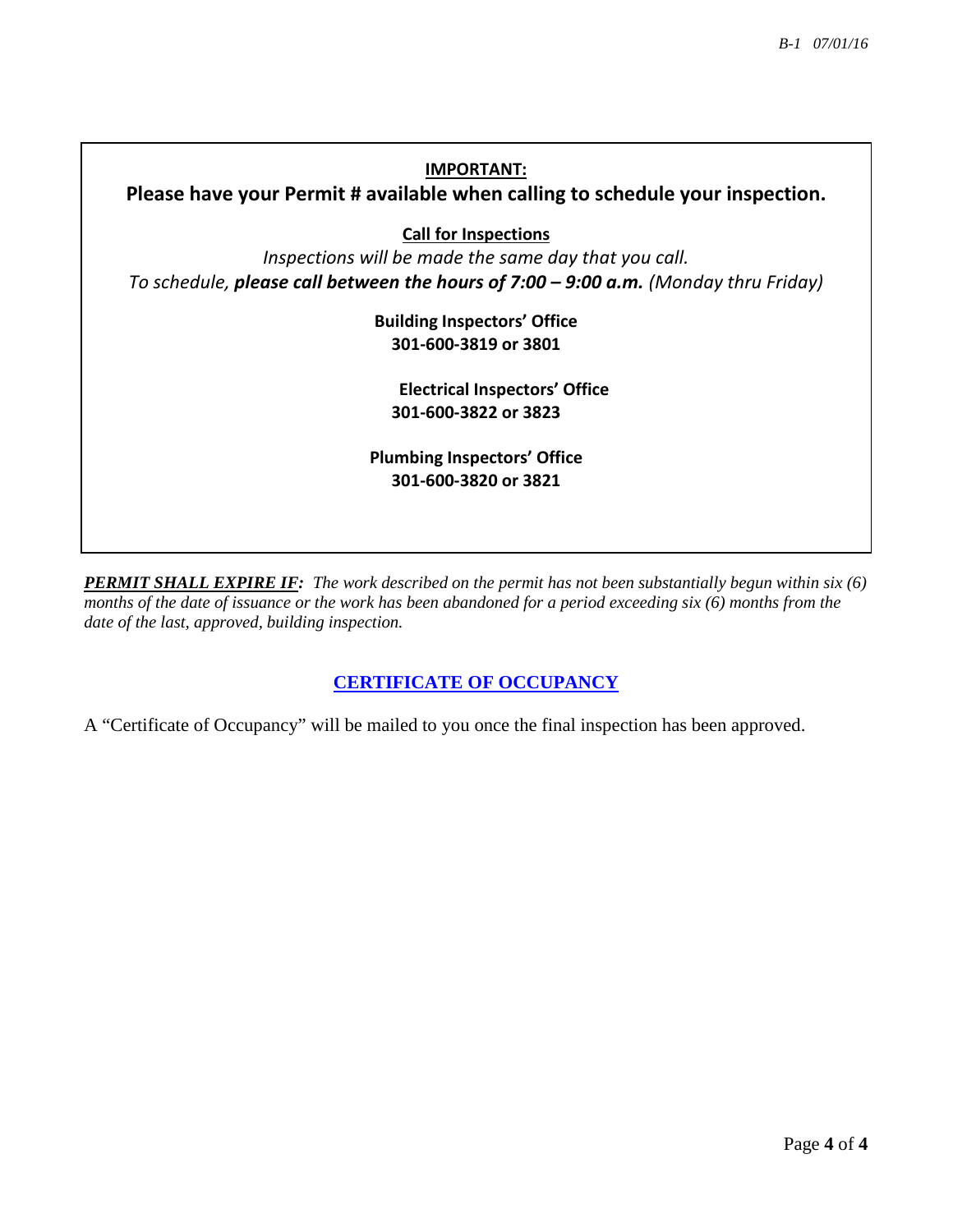| The City of Frederick, Maryland                                                               | <b>FOR OFFICE USE ONLY</b> |
|-----------------------------------------------------------------------------------------------|----------------------------|
| <b>Building Department</b>                                                                    |                            |
| 140 W. Patrick St., Frederick MD 21701 / 301-600-3812 / FAX 301-600-3826                      | App. No.                   |
| www.cityoffrederick.com<br><b>BUILDING / ZONING PERMIT APPLICATION</b>                        | App. Type Code:            |
|                                                                                               | $Tax ID: 02-$              |
| <b>RESIDENTIAL RENOVATION / ADDITION /</b>                                                    |                            |
| <b>ACCESSORY</b>                                                                              |                            |
| lete in its entirety. Application will NOT be accepted unless all spaces are FULLY completed. |                            |
|                                                                                               | $\mathbf{1}$ $\mathbf{1}$  |

| SECTION $1$ – Complete in its entirety. Application will NOT be accepted unless all spaces are FULLY completed. |              |         |  |  |
|-----------------------------------------------------------------------------------------------------------------|--------------|---------|--|--|
| Location                                                                                                        | Address:     | Lot $#$ |  |  |
| of Work                                                                                                         | Subdivision: | Unit #  |  |  |

| $\ddot{}$                 | <b>Contact Person:</b> |         |  |
|---------------------------|------------------------|---------|--|
| $\ddot{\phantom{1}}$<br>Ø | Applicant/Contractor:  | MHIC #  |  |
| Δ<br>÷                    | Address:               |         |  |
| $\bullet$                 |                        |         |  |
| ⌒                         | Phone No:              | Fax No: |  |
|                           | E-Mail Address:        |         |  |
|                           |                        |         |  |

**IMPROVEMENT COST: \$\_\_\_\_\_\_\_\_\_\_\_\_\_\_\_\_\_\_\_\_\_\_\_\_\_** *(DO NOT include plumbing, electric, land)*

|                    | <b>RENOVATION / ADDITION</b> |                                                                         |                                    |                                                                                           |                                         |  |
|--------------------|------------------------------|-------------------------------------------------------------------------|------------------------------------|-------------------------------------------------------------------------------------------|-----------------------------------------|--|
|                    |                              | Brief Description of Work to be done:                                   |                                    |                                                                                           |                                         |  |
|                    |                              |                                                                         |                                    |                                                                                           |                                         |  |
| <b>Work</b>        |                              |                                                                         |                                    |                                                                                           |                                         |  |
| ð                  |                              |                                                                         |                                    |                                                                                           |                                         |  |
|                    | Finished Square Footage:     |                                                                         | $\Box$<br><b>Crawl Space</b>       |                                                                                           | $\Box$<br><b>Full Basement</b>          |  |
| <b>Description</b> | Unfinished Square Footage:   |                                                                         | $\Box$ Slab                        |                                                                                           | $\Box$ Open                             |  |
|                    |                              | Hot Tub: $\Box$ Yes $\Box$ No                                           | # of Stories:                      |                                                                                           | Height of Addition:                     |  |
|                    |                              | <b>DECK</b>                                                             |                                    | <b>FENCE</b>                                                                              | <b>SHED</b>                             |  |
|                    |                              |                                                                         |                                    |                                                                                           | Total Square Footage* _______________   |  |
|                    |                              | Roof/Trellis: $\Box$ Yes $\Box$ No Hot Tub: $\Box$ Yes $\Box$ No        |                                    |                                                                                           | *(FOOTING REQUIRED IF OVER 400 S.F.)    |  |
|                    |                              | Floor Structure of Existing Dwelling:                                   |                                    | the control of the control of the control of the control of the control of the control of | Height of Shed: ___________________     |  |
|                    |                              | □ Pre-Eng Truss -OR- □ Standard Floor Framing:                          |                                    | # of gates: _____________________                                                         | Structure: □Kit □Pre-Built □Stick Built |  |
|                    |                              |                                                                         |                                    | Size of gates: ___________________                                                        |                                         |  |
|                    |                              |                                                                         |                                    |                                                                                           |                                         |  |
|                    | <b>Proposed</b>              | Distance from rear property line:<br>Distance from right property line: | Distance from front property line: |                                                                                           |                                         |  |
|                    | <b>Setbacks</b>              |                                                                         |                                    | Distance from left property line:                                                         |                                         |  |

| (Looking at property from street) |                                           |                      | (Looking at property from street) |                                                            |  |
|-----------------------------------|-------------------------------------------|----------------------|-----------------------------------|------------------------------------------------------------|--|
|                                   | Is property located in flood plain?       | $\Box$ Yes $\Box$ No |                                   | <b>SEWER:</b><br>$\Box$ City<br>County<br>Septic<br>u<br>⊔ |  |
| O                                 | Is property located in Historic District? | $\Box$ Yes $\Box$ No |                                   | HPC Case #:                                                |  |
| £                                 | Board of Zoning Appeals Approval needed?  | $\Box$ Yes $\Box$ No |                                   | BZA Case #:                                                |  |
|                                   | Change in the number of Dwelling Units?   | $\Box$ Yes $\Box$ No |                                   | How Many Units?                                            |  |
|                                   |                                           |                      |                                   |                                                            |  |

## **FIRE PROTECTION SUMMARY (For Sprinklered Structures)**

Existing Proposed Comments (check responses OR provide information where requested)<br>  $\Box$  Yes  $\Box$  No  $\Box$  Yes  $\Box$  No  $\Box$  NFPA-13D  $\Box$  NFPA-13R  $\Box$  Complete  $\Box$  Partial Sprinkler (Requires Separate Permit)  $\Box$  Yes  $\Box$  No  $\Box$  Yes  $\Box$  No  $\Box$  NFPA-13D  $\Box$  NFPA-13R  $\Box$  Complete  $\Box$ Partial